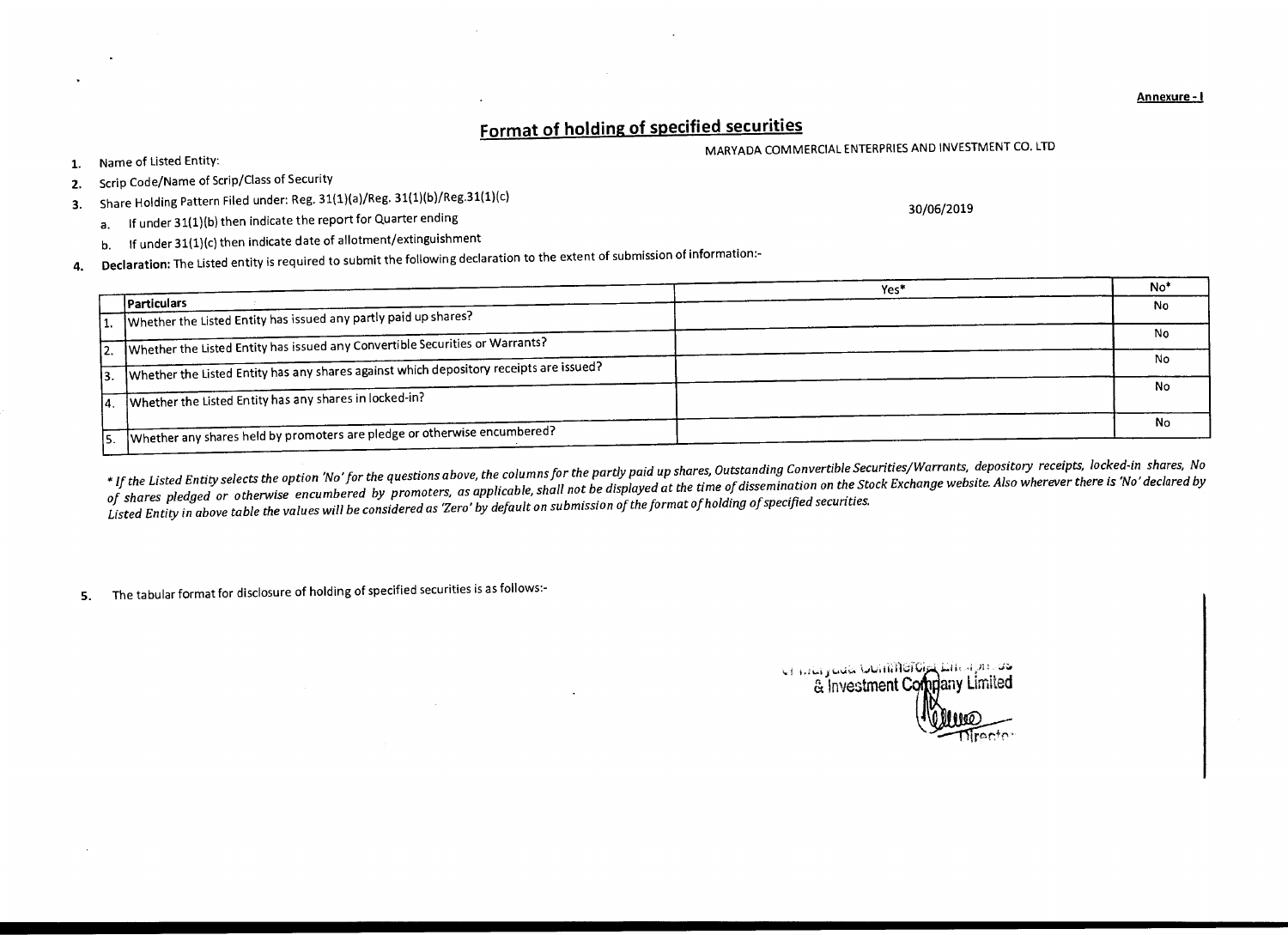## Table I - Summary Statement holding of specified securities

 $\ddot{\phantom{1}}$ 

 $\sim$ 

| Category            | Category of shareholder              | Nos. of<br>shareh | No. of fully<br>paid up | No. of<br>Partly paid    | No. of shares<br>underlying | Total nos. shares held   Shareholding as a   Number of Voting Rights held in each class of securities   No. of Shares   Shareholding , as a %   Number of Locked in | % of total no. of<br>shares (calculated |              |                     |       |              | Underlying<br>Outstanding | assuming full<br>conversion of                |         | shares             |         | Number of Shares pledged<br>or otherwise encumbered | Number of equity<br>shares held in<br>dematerialized form |
|---------------------|--------------------------------------|-------------------|-------------------------|--------------------------|-----------------------------|---------------------------------------------------------------------------------------------------------------------------------------------------------------------|-----------------------------------------|--------------|---------------------|-------|--------------|---------------------------|-----------------------------------------------|---------|--------------------|---------|-----------------------------------------------------|-----------------------------------------------------------|
|                     |                                      | olders            | equity shares<br>held   | up equity<br>shares held | Depository<br>Receipts      |                                                                                                                                                                     | as per SCRR,                            |              | No of Voting Rights |       | Totai as a   | convertible               | convertible securities                        | No. (a) | As a<br>% of total | No. (a) | As a<br>% of total                                  |                                                           |
|                     |                                      |                   |                         |                          |                             |                                                                                                                                                                     | 1957)                                   | Class:Equity | Classeg:y           | Total | % of (A+B+C) | securities<br>(including  | (as a percentage of<br>diluted share capital) |         | Shares held        |         | Shares held (b)                                     |                                                           |
|                     |                                      |                   |                         |                          |                             |                                                                                                                                                                     | As a % of<br>${A+B+CZ}$                 |              |                     |       |              | Warrants)                 |                                               |         | (b)                |         |                                                     |                                                           |
|                     |                                      |                   |                         |                          |                             |                                                                                                                                                                     |                                         |              |                     |       |              |                           | As a % of (A+B+C2)                            |         |                    |         |                                                     |                                                           |
|                     |                                      |                   |                         |                          |                             |                                                                                                                                                                     |                                         |              |                     |       |              |                           |                                               |         |                    |         |                                                     |                                                           |
|                     |                                      |                   |                         |                          |                             |                                                                                                                                                                     |                                         |              |                     |       |              |                           |                                               |         |                    |         |                                                     |                                                           |
|                     |                                      |                   |                         |                          |                             |                                                                                                                                                                     |                                         |              |                     |       |              |                           |                                               |         |                    |         |                                                     |                                                           |
|                     |                                      |                   |                         |                          | (V1)                        | (VII)=(IV)+(V)+                                                                                                                                                     | (Vill)                                  |              | (IX)                |       |              | (X)                       | $(XI) = (VII)+(X)$                            |         | (XiI)              |         | (XIII)                                              | (XiV)                                                     |
| -41)                | (0)                                  | (III)             | (iV)                    | (V)                      |                             | (VI)                                                                                                                                                                |                                         |              |                     |       |              |                           |                                               |         |                    |         |                                                     |                                                           |
|                     |                                      |                   | 60000                   |                          |                             | 60000                                                                                                                                                               | 4.82                                    |              |                     |       |              |                           | 4.82                                          |         |                    |         |                                                     | 60000                                                     |
| ${A}$               | <b>Promoter &amp; Promoter Group</b> |                   |                         |                          |                             |                                                                                                                                                                     |                                         |              |                     |       |              |                           | 95.18                                         |         |                    |         |                                                     | 551850                                                    |
| (B)                 | Public                               | sssl              | 1185000                 |                          |                             | 1185000                                                                                                                                                             | 95.18                                   |              |                     |       |              |                           |                                               |         |                    |         |                                                     |                                                           |
| $\langle C \rangle$ | Non Promoter- Non Public             |                   |                         |                          |                             |                                                                                                                                                                     |                                         |              |                     |       |              |                           |                                               |         |                    |         |                                                     |                                                           |
|                     |                                      |                   |                         |                          |                             |                                                                                                                                                                     |                                         |              |                     |       |              |                           |                                               |         |                    |         |                                                     |                                                           |
| (C1)                | Shares underlying DRs                |                   |                         |                          |                             |                                                                                                                                                                     |                                         |              |                     |       |              |                           |                                               |         |                    |         |                                                     |                                                           |
| (C2)                | Shares held by Employee Trusts       |                   |                         |                          |                             |                                                                                                                                                                     |                                         |              |                     |       |              |                           | 100                                           |         |                    |         |                                                     | 611850                                                    |
|                     | Total                                | 596               | 1245000                 |                          |                             | 1245000                                                                                                                                                             | 100                                     |              |                     |       |              |                           |                                               |         |                    |         |                                                     |                                                           |

aryada & Investment Company Limited

Director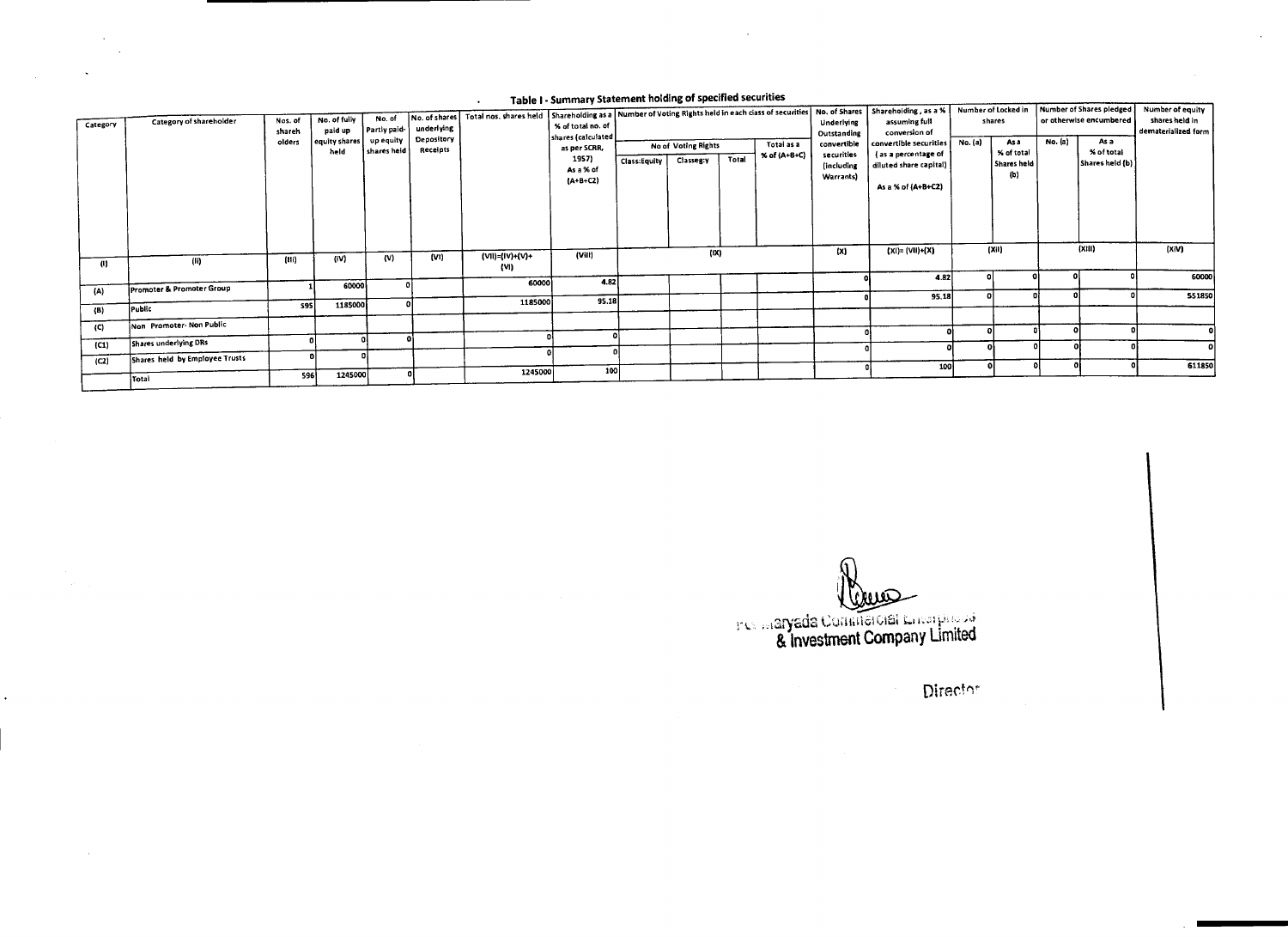|     | Table II - Statement showing shareholding pattern or the Frumoter and Fromoter droup |                                                       |            |                       |             |                                              |                        |                                       |                                        |                                                             |         |          |                   | No. of Shares             |                                               |                     |                    |                             | <b>Number of Shares</b> | <b>Number of</b>           |
|-----|--------------------------------------------------------------------------------------|-------------------------------------------------------|------------|-----------------------|-------------|----------------------------------------------|------------------------|---------------------------------------|----------------------------------------|-------------------------------------------------------------|---------|----------|-------------------|---------------------------|-----------------------------------------------|---------------------|--------------------|-----------------------------|-------------------------|----------------------------|
|     |                                                                                      |                                                       |            |                       |             |                                              |                        | Nos. of shares Total nos. shares held | Shareholding %                         | Number of Voting Rights held in each class of<br>securities |         |          |                   |                           | Shareholding, as a %<br>assuming full         | Number of Locked in |                    | shares pledged or otherwise |                         | equity shares              |
|     |                                                                                      | Category & Name of the Shareholders                   | PAN        | No. of<br>shareholder | paid up     | No. of fully Partly paid-up<br>equity shares | underlying             |                                       | calculated as per<br><b>SCRR, 1957</b> |                                                             |         |          |                   | Underlying<br>Outstanding | conversion of                                 |                     |                    |                             | encumbered              | held in<br>dematerializ ed |
|     |                                                                                      |                                                       |            |                       | equity      | held                                         | Depository<br>Receipts |                                       | As a % of                              |                                                             |         |          |                   | convertible<br>securities | convertible securities<br>(as a percentage of |                     |                    |                             |                         | form                       |
|     |                                                                                      |                                                       |            |                       | shares held |                                              |                        |                                       | $(A+B+C2)$                             | No of Voting Rights Total as a %                            |         |          | <b>(including</b> | diluted share capital)    | No. (a)                                       | As al               | <b>No. (a)</b>     | Asa                         |                         |                            |
|     |                                                                                      |                                                       |            |                       |             |                                              |                        |                                       |                                        |                                                             |         | of Total |                   | Warrants)                 | as a<br>% of A+B+C2                           |                     | % of total         |                             | % of total              |                            |
|     |                                                                                      |                                                       |            |                       |             |                                              |                        |                                       |                                        | Class X                                                     | Class Y | Total    | Voting            |                           |                                               |                     | Shares held<br>(b) |                             | share s<br>held (b)     |                            |
|     |                                                                                      |                                                       |            |                       |             |                                              |                        |                                       |                                        |                                                             |         |          | rights            |                           |                                               |                     |                    |                             |                         |                            |
|     |                                                                                      |                                                       |            |                       |             |                                              |                        |                                       |                                        |                                                             |         |          |                   |                           |                                               |                     |                    |                             |                         |                            |
|     |                                                                                      |                                                       |            |                       |             |                                              |                        |                                       |                                        |                                                             |         |          |                   |                           |                                               |                     |                    |                             |                         |                            |
|     |                                                                                      |                                                       |            |                       |             |                                              |                        |                                       | (VIII)                                 |                                                             | (IX)    |          |                   | (X)                       | $(X) = (V) + (X)$                             | (X i)               |                    |                             | (xu)                    | (XIV)                      |
|     |                                                                                      | $\{1\}$                                               | (11)       | (111)                 | (IV)        | (V)                                          | (W <sub>0</sub> )      | (VII)=(IV)+(V)+(VI)                   |                                        |                                                             |         |          |                   |                           |                                               |                     |                    |                             |                         |                            |
|     |                                                                                      |                                                       |            |                       |             |                                              |                        |                                       |                                        |                                                             |         |          |                   |                           | 4,82                                          |                     | 0.00               |                             | 0.00                    | 60000                      |
| -11 |                                                                                      | Indian                                                |            |                       | 60000       |                                              | $\Omega$               | 60000                                 | 4.B2                                   |                                                             |         |          |                   |                           | 4.82                                          |                     | 0.00               |                             | 0.00                    | 60000                      |
|     | (a)                                                                                  | individual/Hindu Undivided Family                     | AAEPA6276C |                       | 60000       |                                              |                        | 60000                                 | 4.82                                   |                                                             |         |          |                   |                           | 0.00                                          |                     | 0.00               |                             | 0.00                    |                            |
|     |                                                                                      | PAWAN KUMAR AGGARWAL                                  |            |                       |             | ω۱                                           |                        |                                       |                                        |                                                             |         |          |                   |                           | 0.00                                          |                     | 0.00               |                             | 0.00                    | -o l                       |
|     | (b)                                                                                  | Central Government/State Government(s)                |            |                       |             | n                                            |                        |                                       |                                        |                                                             |         |          |                   |                           |                                               |                     | 0.00               | $\mathbf{a}$                | 0.00                    | n                          |
|     | (c)                                                                                  | Financial Institutions/Banks                          |            |                       |             |                                              |                        |                                       |                                        |                                                             |         |          |                   |                           | 0.00                                          |                     |                    |                             | 0.00                    | 60000                      |
|     | (d)                                                                                  | Any Other (Specity)                                   |            |                       |             | n                                            |                        | 60000                                 | 4.82                                   |                                                             |         |          |                   |                           | 4.82                                          |                     | 0.00               |                             |                         |                            |
|     |                                                                                      | Sub Total (A)(1)                                      |            |                       | 60000 l     |                                              |                        |                                       |                                        |                                                             |         |          |                   |                           |                                               |                     |                    |                             |                         |                            |
|     |                                                                                      |                                                       |            |                       |             |                                              |                        |                                       |                                        |                                                             |         |          |                   |                           | 0.00                                          |                     | 0.00               | $\ddot{\phantom{a}}$        | 0.00                    |                            |
|     | - 2 I                                                                                | Foreign                                               |            |                       |             | -ol                                          | a                      |                                       | ΩÌ                                     |                                                             |         |          |                   |                           | 0.00                                          |                     | 0.00               |                             | 0.00                    |                            |
|     | l (a)                                                                                | Individual/Non Resident Individual/Foreing Individual |            |                       |             | $\mathbf{r}$                                 |                        |                                       | o                                      |                                                             |         |          |                   |                           | 0.00                                          |                     | 0.00               |                             | 0,00                    |                            |
|     | łы.                                                                                  | Government                                            |            |                       |             | ۰al                                          | $\mathbf{a}$           |                                       | o                                      | -0                                                          |         |          |                   |                           | 0.00                                          | n                   | 0.00               |                             | 0.00                    |                            |
|     | led                                                                                  | institutions                                          |            |                       |             | $\ddot{\phantom{0}}$                         |                        |                                       | ΩÌ                                     | ٥l                                                          |         |          |                   |                           | 0.00                                          |                     | 0.00               |                             | 0.00                    |                            |
|     | l(d)                                                                                 | <b>Foreign Portfolio Investor</b>                     |            |                       |             |                                              |                        |                                       | o۱                                     | $\circ$                                                     |         |          |                   |                           |                                               |                     | 0.00               |                             | 0.00                    |                            |
|     | ie)                                                                                  | Any Other (Specity)                                   |            |                       |             |                                              |                        |                                       | ۰o                                     | $\theta$                                                    |         |          |                   |                           | 0.00                                          |                     |                    |                             | 0.00                    | 60000                      |
|     |                                                                                      | Sub Total (A)(2)                                      |            |                       |             | - 0                                          |                        | 60000                                 | 4.82                                   |                                                             |         |          |                   |                           | 4.82<br>n.                                    | $\mathbf{r}$        | 0.00               |                             |                         |                            |
|     |                                                                                      | Total Shareholding of Promoter and Promoter Group     |            |                       | 60000       |                                              | $\Omega$               |                                       |                                        |                                                             |         |          |                   |                           |                                               |                     |                    |                             |                         |                            |
|     |                                                                                      |                                                       |            |                       |             |                                              |                        |                                       |                                        |                                                             |         |          |                   |                           |                                               |                     |                    |                             |                         |                            |

**Explore Company United** nivector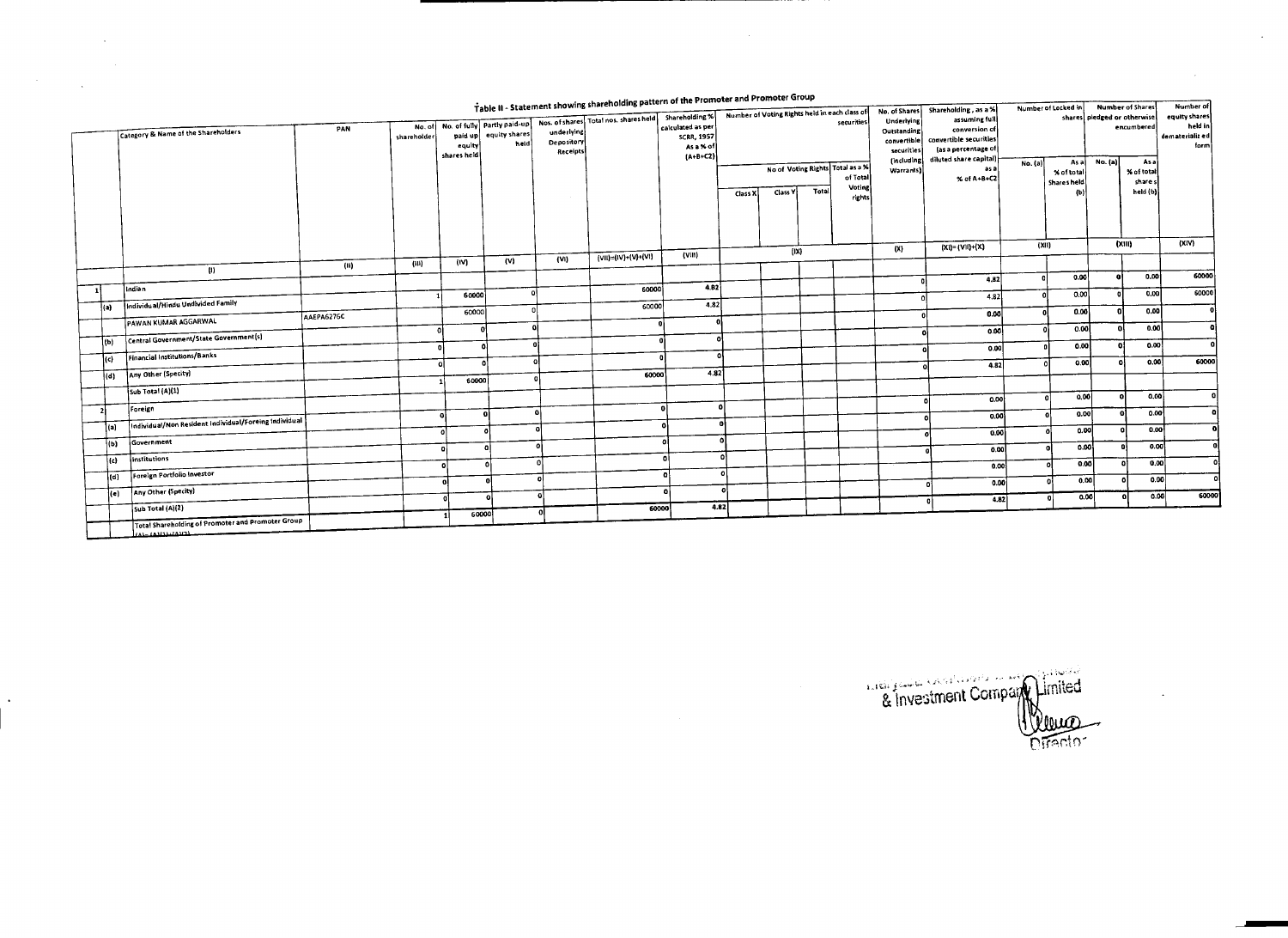|                                        |                                                               |            |                         |                                            |                           | Table III - Statement showing shareholding pattern of the Public shareholder |                           |                                                 |                                                    |  |               |                                              |                                                      |                                                                                                                       |                               |                                           |                                                   |                                                               |                                       |
|----------------------------------------|---------------------------------------------------------------|------------|-------------------------|--------------------------------------------|---------------------------|------------------------------------------------------------------------------|---------------------------|-------------------------------------------------|----------------------------------------------------|--|---------------|----------------------------------------------|------------------------------------------------------|-----------------------------------------------------------------------------------------------------------------------|-------------------------------|-------------------------------------------|---------------------------------------------------|---------------------------------------------------------------|---------------------------------------|
| Category & Name of the<br>Shareholders |                                                               | PAN        | Nos. of shareh<br>older | No. of fully paid up<br>equity shares held | Partly paid-<br>up equity | Nos. of<br>shares                                                            | Totai nos.<br>shares held | Sharehol<br>ding %<br>calculate d               |                                                    |  | of securities | Number of Voting Rights held in each class   | No. of Shares<br>Underlying<br>Outstanding           | Total<br>hareholding,<br>as a %<br>assuming full<br>conversion of<br>convertibie<br>securities (as a<br>percentage of | Number of Locked in<br>shares |                                           | Number of Shares pledged or                       | otherwise encumbered                                          | Number of<br>equity shares<br>held in |
|                                        |                                                               |            |                         |                                            | shares held               | underlying<br>Depository<br>Receipts                                         |                           | as per SCRR,<br>1957<br>As a % of<br>$(A+B+CZ)$ | No of Voting Rights<br>Total<br>Class X<br>Ciass Y |  |               | Totai as a<br>% of Total<br>Voting<br>rights | convertible<br>securities<br>(including<br>Warrants) |                                                                                                                       | No. (a)                       | As a<br>% of total<br>Shar es<br>held (b) | No.<br>(Not<br>applicable)<br>$\left\{ a\right\}$ | As a<br>% of total<br>shares heid<br>(Not applic<br>abie) (b) | dematerializ ed<br>form               |
|                                        |                                                               |            |                         |                                            |                           |                                                                              |                           |                                                 |                                                    |  |               |                                              | (X)                                                  | diluted share<br>capital)<br>$(XI) = (VII)+(X)$                                                                       |                               | (Xii)                                     |                                                   | (XIII)                                                        | (XIV)                                 |
|                                        | (1)                                                           | (i)        | (iii)                   | (IV)                                       | (V)                       | (V1)                                                                         | (Vii)=(iV)+(<br>$V + (V)$ | (VIII)                                          |                                                    |  | (iX)          |                                              |                                                      |                                                                                                                       |                               |                                           |                                                   |                                                               |                                       |
|                                        | institutions                                                  |            |                         |                                            |                           |                                                                              |                           |                                                 | ol                                                 |  |               |                                              | O                                                    | $\mathbf o$                                                                                                           |                               | 0.00<br>οl                                | ΩI                                                | 0.00                                                          | o                                     |
|                                        | (a) Mutual Fund                                               |            | o                       | ۵l                                         | $\mathbf{0}$              |                                                                              |                           | n.                                              |                                                    |  |               |                                              |                                                      | n.<br>۵l                                                                                                              |                               | 0.00<br>ol                                | ol                                                | 0.00                                                          | $\bullet$                             |
|                                        | (b) Venture Capital Funds                                     |            | $\overline{0}$          | ٥I                                         |                           | ol                                                                           | $\Omega$                  | $\Omega$                                        |                                                    |  |               |                                              | O,                                                   | $\Omega$                                                                                                              |                               | ol<br>0.00                                | 0                                                 | 0.00                                                          | οl                                    |
|                                        | (c) Aiternate Investment Funds                                |            |                         | ol                                         | $\Omega$<br>Ωİ            |                                                                              |                           |                                                 |                                                    |  |               |                                              | n                                                    | n                                                                                                                     |                               | 0.00<br>٥l                                | 0ŀ                                                | 0.00                                                          | $\mathbf{o}$                          |
|                                        | (d) Foreign Venture Capital Investor                          |            | 0                       |                                            |                           |                                                                              |                           |                                                 |                                                    |  |               |                                              |                                                      |                                                                                                                       |                               | 0.00<br>o                                 | ٥l                                                | 0.00                                                          | $\mathbf{0}$                          |
|                                        |                                                               |            |                         | 0                                          | οl                        | ο                                                                            |                           |                                                 | αI                                                 |  |               |                                              |                                                      | ٥i<br>$\Omega$<br>٥l                                                                                                  |                               | $\overline{\mathfrak{o}}$<br>0.00         | ٥l                                                | 0.00                                                          | $\mathbf{a}$                          |
|                                        | (e) Foreign Portfolio Investors                               |            |                         | ol                                         | 'ol                       | oi                                                                           |                           |                                                 | Ωİ                                                 |  |               |                                              |                                                      | Ωİ<br>-ol                                                                                                             | ٥ł                            | 0.00<br>0                                 | ۰ı                                                | 0.00                                                          | $\mathbf{a}$                          |
|                                        | (f) Financial Institutions/Banks                              |            |                         | ol                                         | οi                        | ol                                                                           | $\mathbf{a}$              |                                                 | ol                                                 |  |               |                                              |                                                      | ച                                                                                                                     |                               | o<br>0.00                                 | o                                                 | 0.00                                                          | $\mathbf{a}$                          |
|                                        | (g) Insurance Companies                                       |            |                         | $\mathbf{o}$                               | o                         |                                                                              |                           | $\overline{0}$                                  |                                                    |  |               |                                              |                                                      |                                                                                                                       |                               |                                           |                                                   |                                                               |                                       |
|                                        | (h) Providend Fund/Pensions Funds                             |            |                         |                                            |                           |                                                                              |                           |                                                 |                                                    |  |               |                                              |                                                      | ol<br>o                                                                                                               |                               | 0.00<br>o                                 | 0İ                                                | 0.00                                                          | o                                     |
|                                        |                                                               |            |                         | o                                          | ol                        | 0                                                                            |                           |                                                 |                                                    |  |               |                                              |                                                      | ol                                                                                                                    | ۵I                            | -ol<br>0.00                               | ol                                                | 0.00                                                          | $\mathbf{o}$                          |
|                                        | (i) Any Other Specify<br>Sub Total (B)(1)                     |            |                         | - ol                                       | n.                        | $\mathbf{a}$                                                                 | ol                        |                                                 | ٥I<br>$\Omega$                                     |  |               |                                              |                                                      | n                                                                                                                     |                               | 0.00                                      | $\Omega$                                          | 0.00                                                          |                                       |
|                                        | Central Government/State                                      |            |                         | $\Omega$                                   | $\mathbf{a}$              |                                                                              |                           |                                                 |                                                    |  |               |                                              |                                                      |                                                                                                                       |                               |                                           |                                                   |                                                               |                                       |
|                                        | Government/President of India                                 |            |                         |                                            |                           |                                                                              |                           |                                                 |                                                    |  |               |                                              |                                                      |                                                                                                                       |                               | 0.00<br>-ol                               | ol                                                | 0.00                                                          |                                       |
|                                        |                                                               |            |                         | $\mathbf{0}$                               |                           | ol                                                                           |                           | n                                               | $\Omega$                                           |  |               |                                              |                                                      | ol                                                                                                                    |                               |                                           |                                                   |                                                               |                                       |
|                                        | Sub Total (B)(2)                                              |            |                         |                                            |                           |                                                                              |                           |                                                 |                                                    |  |               |                                              |                                                      | 85.15                                                                                                                 |                               | 0.00                                      | $\Omega$                                          | 0.00                                                          | \$15550                               |
|                                        | Non-Institutions<br>(a) 1. individual Shareholders            |            | 589                     | 1060100                                    |                           | o                                                                            | 1060100                   | 85.15                                           |                                                    |  |               |                                              |                                                      |                                                                                                                       |                               |                                           |                                                   |                                                               |                                       |
|                                        | holding Nominal Share Capital                                 |            |                         |                                            |                           |                                                                              |                           |                                                 |                                                    |  |               |                                              |                                                      |                                                                                                                       |                               |                                           |                                                   |                                                               |                                       |
|                                        | Up to 2 Lacs                                                  |            |                         | 17000                                      |                           | ol                                                                           | 17000                     | 1.37                                            |                                                    |  |               |                                              |                                                      | 1.37<br>0                                                                                                             |                               | 0.00<br>$\Omega$                          | -ol<br>$\Omega$                                   | 0.00<br>0.00                                                  | 9000<br>4100                          |
|                                        | SATYA VIR GOEL                                                | AAHPG0763D |                         | 14600                                      |                           | n                                                                            | 14600                     | 1.17                                            |                                                    |  |               |                                              |                                                      | 1.17<br>$\Omega$                                                                                                      |                               | -ol<br>0.00<br>0.00                       | $\Omega$                                          | 0.00                                                          |                                       |
|                                        | <b>MUKESH KUMAR</b>                                           | APXPK1661B |                         |                                            |                           |                                                                              |                           |                                                 | $\mathbf{0}$                                       |  |               |                                              |                                                      |                                                                                                                       |                               |                                           |                                                   |                                                               |                                       |
|                                        | 2. Individual Shareholders<br>holding Nominal Share Capital   |            |                         |                                            |                           |                                                                              |                           |                                                 |                                                    |  |               |                                              |                                                      |                                                                                                                       |                               |                                           |                                                   |                                                               |                                       |
|                                        | Above 2 Lacs                                                  |            |                         |                                            |                           | -oi                                                                          |                           | 0                                               | οl                                                 |  |               |                                              |                                                      | o                                                                                                                     | o                             | 0.00<br>٥I                                | -ol                                               | 0.00                                                          | $\mathbf{0}$                          |
|                                        | (b) NBFCs Registered with RBI                                 |            |                         | $\Omega$                                   | $\Omega$<br>$\Omega$      | $\Omega$                                                                     |                           | 0                                               | ol                                                 |  |               |                                              |                                                      | O.                                                                                                                    | O                             | 0.00<br>0                                 | o                                                 | 0.00                                                          |                                       |
|                                        | (c) Employee Trusts                                           |            |                         | Ωl                                         |                           |                                                                              |                           |                                                 |                                                    |  |               |                                              |                                                      |                                                                                                                       |                               | 0.00                                      |                                                   | 0.00                                                          |                                       |
|                                        | (d) Overseas Depositories (Holding<br>ORs) (Balancing Figure) |            |                         | o                                          |                           |                                                                              |                           |                                                 |                                                    |  |               |                                              |                                                      |                                                                                                                       |                               |                                           |                                                   |                                                               |                                       |
|                                        | (e) Any other (Specity)                                       |            |                         |                                            |                           |                                                                              |                           | 9.94                                            |                                                    |  |               |                                              |                                                      | 9.94<br>n                                                                                                             |                               | 0.00<br>ol                                | o                                                 | 0.00                                                          | 36300                                 |
|                                        | (e1) Bodies Corporate                                         |            |                         | 123700<br>$\mathbf{A}$                     |                           |                                                                              | 123700<br>51000           |                                                 | 4.1                                                |  |               |                                              |                                                      |                                                                                                                       | 4.1                           | $\mathbf{0}$<br>0.00                      | r                                                 | 0.00                                                          | n.                                    |
|                                        | ASHWATHMA CONSTRUCTION                                        | A75        |                         | 51000                                      |                           |                                                                              |                           |                                                 |                                                    |  |               |                                              |                                                      | 2.92                                                                                                                  |                               | 0.00<br>oi                                | $\mathsf{n}$                                      | 0.00                                                          | 36300                                 |
|                                        | PVT LTD                                                       | AAACK5445L |                         | 36300                                      |                           | $\Omega$                                                                     | 36300                     |                                                 | 2.92                                               |  |               |                                              |                                                      | n                                                                                                                     | 2.B                           | 0.00<br>ol                                | $\Omega$                                          | 0.00                                                          |                                       |
|                                        | KEI CABLES PVT. LTD.                                          | AAACK1211E |                         | 34900                                      |                           |                                                                              | 34900                     |                                                 | 2.B                                                |  |               |                                              |                                                      | ۵l                                                                                                                    |                               | 0.00<br>ol                                |                                                   | 0.00<br>0.                                                    | ٥l                                    |
|                                        | KEI INTERNATIONAL LTD                                         |            |                         | ol                                         | -ol                       | n                                                                            |                           | n                                               | ٥l                                                 |  |               |                                              |                                                      | n.                                                                                                                    | 0.1                           | 0.00<br>$\mathbf{0}$                      |                                                   | 0<br>0.00                                                     | o                                     |
|                                        | (e2) Non Resident Indians                                     |            |                         | $\mathbf{z}$                               | 1200                      |                                                                              | 1200                      |                                                 | 0.1                                                |  |               |                                              |                                                      |                                                                                                                       | -n.                           | 0.00<br>ol                                |                                                   | 0.00<br>$\mathbf{0}$                                          | ol                                    |
|                                        | (e3) Resident Indian Huf<br>(e4) Trusts                       |            |                         | o                                          | ٥I                        | o                                                                            |                           | <b>O</b>                                        | -ol                                                |  |               |                                              |                                                      | ۵ł                                                                                                                    | $\mathbf{a}$                  | 0.00<br>$\Omega$                          |                                                   | 0.00<br>οl                                                    | o                                     |
|                                        | (e5) Clearing Members/House                                   |            |                         | $\mathbf{a}$                               | $\mathbf{o}$              | $\Omega$                                                                     |                           | $\mathbf{0}$                                    | ۰ol<br>ol                                          |  |               |                                              |                                                      | οl                                                                                                                    | o                             | 0.00<br>$\mathbf{0}$                      |                                                   | o<br>0.00                                                     | $\overline{0}$                        |
|                                        | (e6) Others                                                   |            |                         | - O                                        | $\mathbf{a}$              | o                                                                            | 1185000                   | $\Omega$                                        | 95.18                                              |  |               |                                              |                                                      | 95.18<br>٥l                                                                                                           |                               | 0.00<br>-ol                               |                                                   | 0.00<br>٥l                                                    | 551850                                |
|                                        | Sub Total (B)(3)                                              |            |                         | 595<br>11B5000                             |                           | $\Omega$                                                                     | 1185000                   |                                                 | 95.18                                              |  |               |                                              |                                                      | 95.18                                                                                                                 |                               | 0.00<br>o                                 |                                                   | 0.00<br>۵I                                                    | 551850                                |
|                                        | <b>Total Public Shareholding (B)=</b><br>$(B)(1)+(B)(2)+B(3)$ |            |                         | 1185000<br>595                             |                           | Ωł                                                                           |                           |                                                 |                                                    |  |               |                                              |                                                      |                                                                                                                       |                               |                                           |                                                   |                                                               |                                       |

 $\sim$ 

 $\sim$ 

 $\sim 10^7$ 

For Maryada Commercial Enterprises<br>& Investment Company Limited<br>Director

 $\blacksquare$